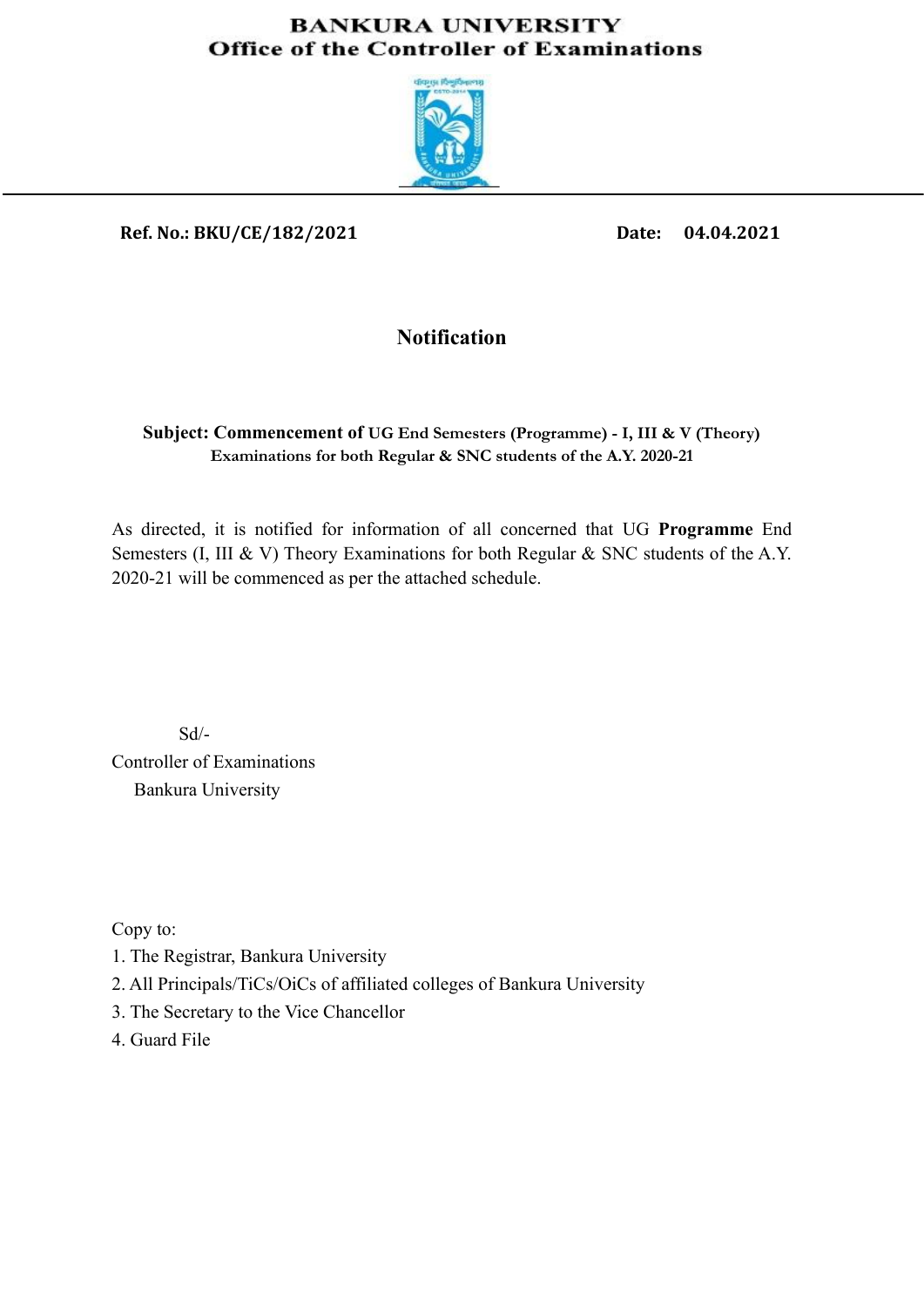

# **BANKURA UNIVERSITY**

# **OFFICE OF THE CONTROLLER OF EXAMINATIONS**

**Routine of End Semester Examinations (Programme Theory) for Sems - I, III & V of A.Y. 2020-21**

| <b>Date</b> | 9 A.M. - 11:00 A.M.                                                                   |                     |                                             | 11:30 A.M. - 1:30 P.M.   |                                                      |                                                                             | 2 P.M. - 4 P.M.              |                                                                                     |                                                        |
|-------------|---------------------------------------------------------------------------------------|---------------------|---------------------------------------------|--------------------------|------------------------------------------------------|-----------------------------------------------------------------------------|------------------------------|-------------------------------------------------------------------------------------|--------------------------------------------------------|
|             | <b>Semester I</b>                                                                     | <b>Semester III</b> | <b>Semester V</b>                           | <b>Semester I</b>        | <b>Semester III</b>                                  | <b>Semester V</b>                                                           | <b>Semester I</b>            | <b>Semester III (3rd)</b>                                                           | <b>Semester V</b>                                      |
|             | (1st Half)                                                                            | (1st Half)          | (1st Half)                                  | (2nd Half)               | (2nd Half)                                           | (2nd Half)                                                                  | (3rd Half)                   | Half)                                                                               | (3rd Half)                                             |
| 7/4/2021    | <b>ENVIRONMENTA</b><br>L SCIENCE (P),<br>NUTRITION (P),<br><b>MICROBIOLOGY</b><br>(P) |                     |                                             |                          |                                                      | <b>BENGALI(P),</b><br>BOTANY(P),<br><b>COMMERCE(P)-</b><br>1, PHYSICS(P)    |                              | GEOLOGY(P),<br><b>PHYSICAL</b><br>EDUCATION(P),<br><b>ECONOMICS (P)</b>             |                                                        |
| 8/4/2021    |                                                                                       |                     | ENGLISH(P),<br>SANTALI(P),<br>PHYSIOLOGY(P) |                          | SANSKRIT(P),<br><b>COMPUTER</b><br><b>SCIENCE(P)</b> |                                                                             |                              | <b>BENGALI(P)</b> ,<br>CHEMISTRY(P),<br><b>COMMERCE(P)-1</b>                        |                                                        |
| 11/4/2021   | <b>BENGALI(P),</b><br><b>CHEMISTRY(P)</b>                                             |                     |                                             |                          |                                                      | <b>MATHEMATICS</b><br>P), PHYSICAL<br>EDUCATION(P),<br><b>COMMERCE(P)-2</b> |                              | SOCIOLOGY(P),<br><b>DEFENCE</b><br>STUDIES(P),<br><b>ELECTRONICS</b><br>(P)         |                                                        |
| 12/4/2021   | SOCIOLOGY(P)                                                                          |                     |                                             |                          |                                                      | MUSIC(P),<br>GEOLOGY(P)                                                     |                              | ENGLISH(P),<br><b>MATHEMATICS(</b><br>$P$ ),<br>COMMERCE(P)-2,<br><b>SANTALI(P)</b> |                                                        |
| 13/4/2021   |                                                                                       |                     |                                             | <b>SANSKRIT(P)</b>       |                                                      | <b>ENVIRONMENTA</b><br>L SCIENCE(P)                                         |                              | HISTORY(P),<br>ZOOLOGY(P)                                                           |                                                        |
| 16/4/2021   |                                                                                       | Geography (P)       |                                             |                          |                                                      | EDUCATION(P),<br><b>CHEMISTRY(P)</b>                                        | PHYSICS(P),<br>PHILOSOPHY(P) |                                                                                     |                                                        |
| 18/4/2021   |                                                                                       |                     |                                             | <b>COMMERCE(P)-1</b>     |                                                      | <b>GEOGRAPHY (P)</b>                                                        |                              |                                                                                     | SOCIOLOGY(P),<br><b>POLITICAL</b><br><b>SCIENCE(P)</b> |
| 19/4/2021   |                                                                                       |                     | PHILOSOPHY(P)                               | BOTANY(P),<br>ENGLISH(P) |                                                      |                                                                             |                              | MIL 2 CORE (P) -<br>(ARTS &<br>COMMERCE),<br><b>ENVIRONMENTA</b><br>L SCIENCE(P)    |                                                        |
| 20/4/2021   | HISTORY(P),<br><b>COMPUTER</b><br><b>SCIENCE(P)</b>                                   |                     |                                             |                          | MUSIC(P)                                             |                                                                             |                              | SEC 1 (P)                                                                           |                                                        |